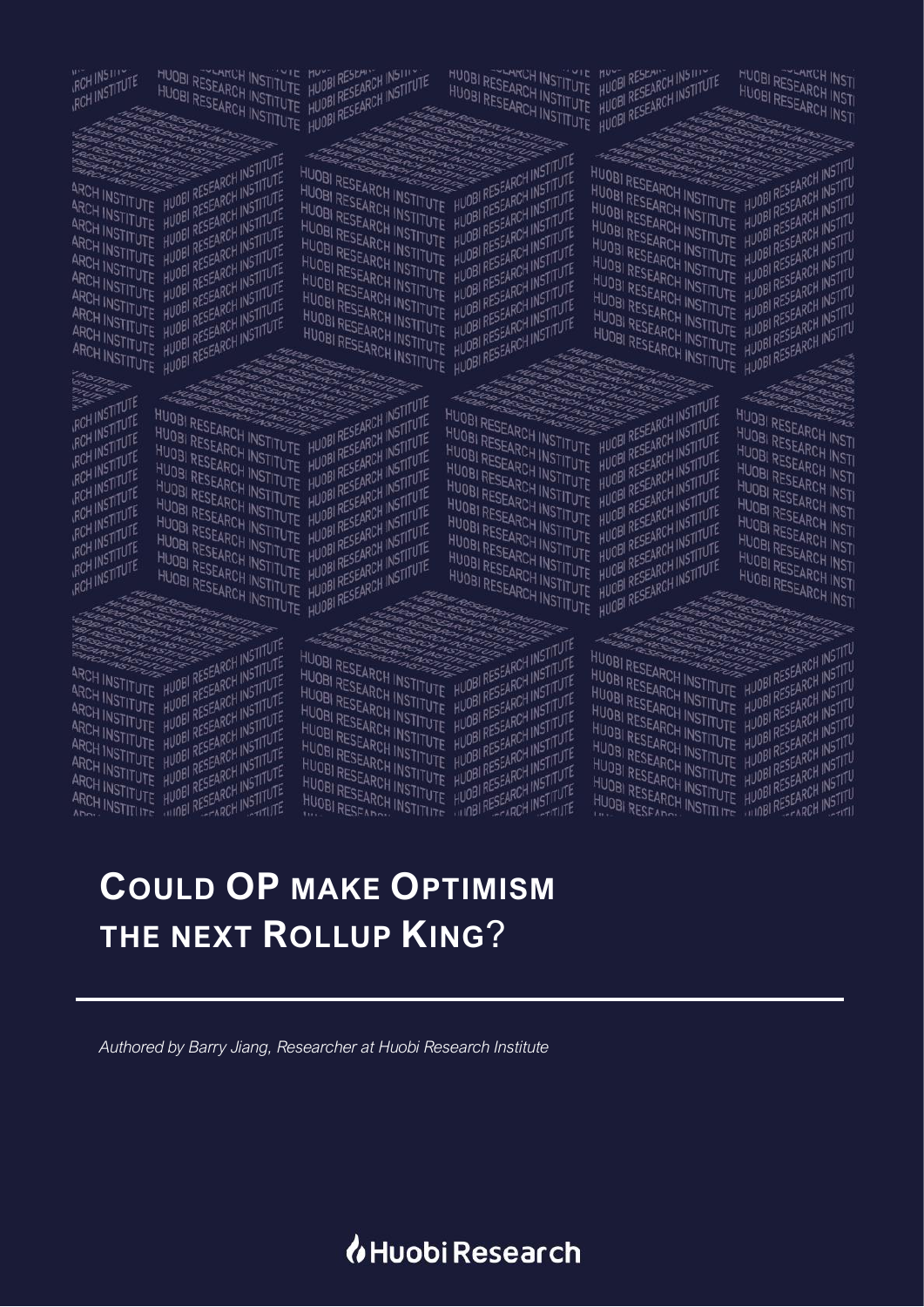The blockchain community's expectations have not gone unmet, as Optimism, one of the four major Layer 2 teams, will be issuing a token.

On April 27, Optimism announced that it will issue the native token OP and unveiled its economic model. Optimism also made clear that airdrops were going to be released to OP early adopters, active users and active contributors to Ethereum, pushing the community's enthusiasm to a new high again.

# **1 Recent Performance of Optimism**

On April 19, Optimism released an article, "A New Chapter", which reviews the project's history, current status, and latest developments. The final section of the article was brief, stating that "We' re nearing the end of a chapter and the beginning of the next – one driven by community ownership and governance." The market took this as a hint of an upcoming coin offering, and a wave of "interaction" ensued. Let's take a look at Optimism's recent statistics.

The first indicator to watch is the change in Optimism's TVL. According to Huobi Global, the price (opening price) of ETH fell from 3110 USDT to 2860 USDT in the last 7 days, a drop of 8%. The overall TVL of Layer 2 fell slightly from 6.47 B USD to 6.33 B USD. Optimism's TVL, in contrast, bucked the market by 15%, rising from 590 M to 686 M – making it almost the only mainstream

Layer 2 project to rise. If denominated in ETH, it has risen 18% and is clearly trending upwards at an accelerating rate. It is evident that the upcoming coin issue is very attractive to funds.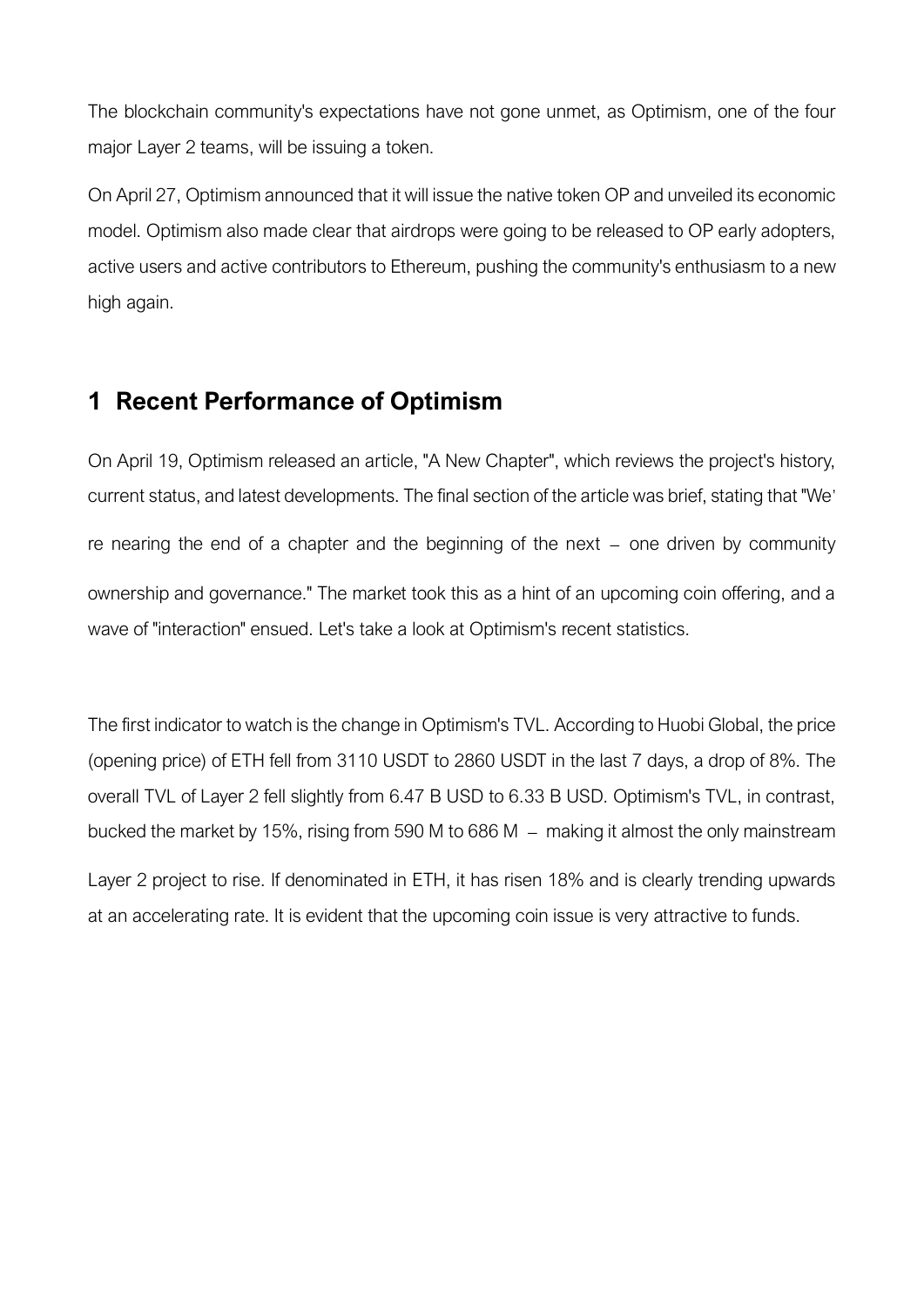| No. Name |               |                                   | <b>TVL</b> |                              |           | Breakdown 7d Change Market share | <b>Purpose</b>      | <b>Technology</b>           |
|----------|---------------|-----------------------------------|------------|------------------------------|-----------|----------------------------------|---------------------|-----------------------------|
|          | 网             | Arbitrum                          | \$3.57B    |                              | $-1.17%$  | 56.41%                           | Universal           | <b>Optimistic Rollup</b>    |
| 2.       | $\mathbf{x}$  | dYdX <sup>❖</sup>                 | \$999M     |                              | $+0.55%$  | 15.78%                           | Exchange            | <b>ZK Rollup</b>            |
| 3.       | OP            | Optimism <sup>op</sup>            | \$662M     |                              | $+15.00%$ | 10.46%                           | Universal           | <b>Optimistic Rollup</b>    |
| 4.       | $\rightarrow$ | Loopring                          | \$319M     | $\left( \cdot \right)$       | $-0.87%$  | 5.05%                            | Tokens, NFTs, AMM   | <b>ZK Rollup</b>            |
| 5.       | ∞             | Metis Andromeda <sup>DP</sup>     | \$288M     | (!)                          | $-11.05%$ | 4.55%                            |                     | Universal Optimistic Rollup |
| 6.       | h             | <b>Boba Network</b> <sup>OP</sup> | \$157M     | $\left( \, \cdot \, \right)$ | $-6.21%$  | 2.48%                            |                     | Universal Optimistic Rollup |
| 7.       |               | $\leftrightarrow$ zkSync          | \$105M     |                              | $-10.43%$ | 1.67%                            | <b>Tokens, NFTs</b> | <b>ZK Rollup</b>            |
| 8.       |               | <b>ZKSpace</b>                    | \$71.85M   | (H)                          | $-1.14%$  | 1.13%                            | Tokens, NFTs, AMM   | <b>ZK Rollup</b>            |
| 9.       | Ж             | Immutable $X$                     | \$58.79M   | $\left( \cdot \right)$       | $-3.32%$  | 0.93%                            | NFT, Exchange       | Validium                    |
| 10.      | $\bullet$     | DeversiFi ❤                       | \$49.27M   | (!)                          | $-4.28%$  | 0.78%                            | Exchange            | Validium                    |

Figure 1: TVL changes of the top 10 Layer 2 projects in the last 7 days

Source: L2Beat





Source: L2Beat

According to Optimistic.Etherscan, Optimism has also seen a spike in the total number of addresses which rose from 327,000 to 350,000 in one week, an increase of 7%. We found that the funding grew faster than the number of addresses, probably because the article conveyed the idea that OP will be more open and community-oriented. This triggered an ecological building frenzy, which in turn gave users more confidence and thus put more money into the network. These users are people who intend to use Optimism for a long time, and who are mainly long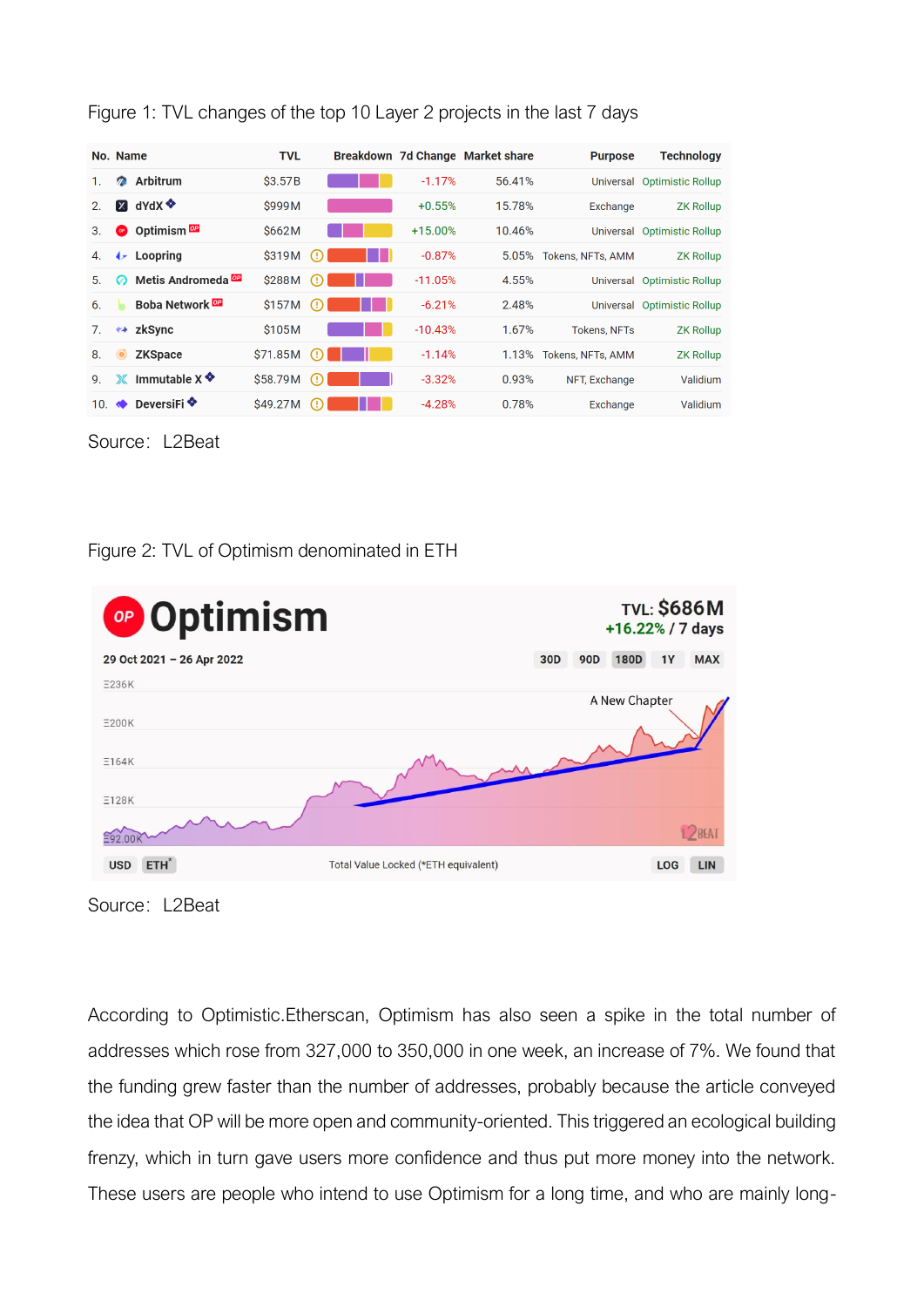time users. As airdrops attract many new users who may not be cashed-up, it is essential to attract those who want to stay in the Optimism ecosystem for a long time in order to bring more money. As such, it is more likely that long-time users will continue to migrate their assets to Optimism.

The number of transactions in the last week stood at about 70,000 per day, up 56% from the average of 45,000 per day from March 19 to April 19. The network has picked up in terms of activity due to the prospect of receiving airdrops.



Figure 3: Rapid growth in the number of Optimism addresses

Source: Optimistic.Etherscan

With the spike in transactions, are the new users all going to interact specifically just to receive airdrops? Comparing the number of daily trading addresses and daily new users in the past month, we see that the percentage of new users has increased significantly after speculation of airdrops. This shows that the recent positive data does deviate a bit from the regular situation. That said, it is normal for people to be attracted to airdrops. After all, OP is backed by a16z and Paradigm, with funding absolutely guaranteed. When the rules of the airdrop are set, the ability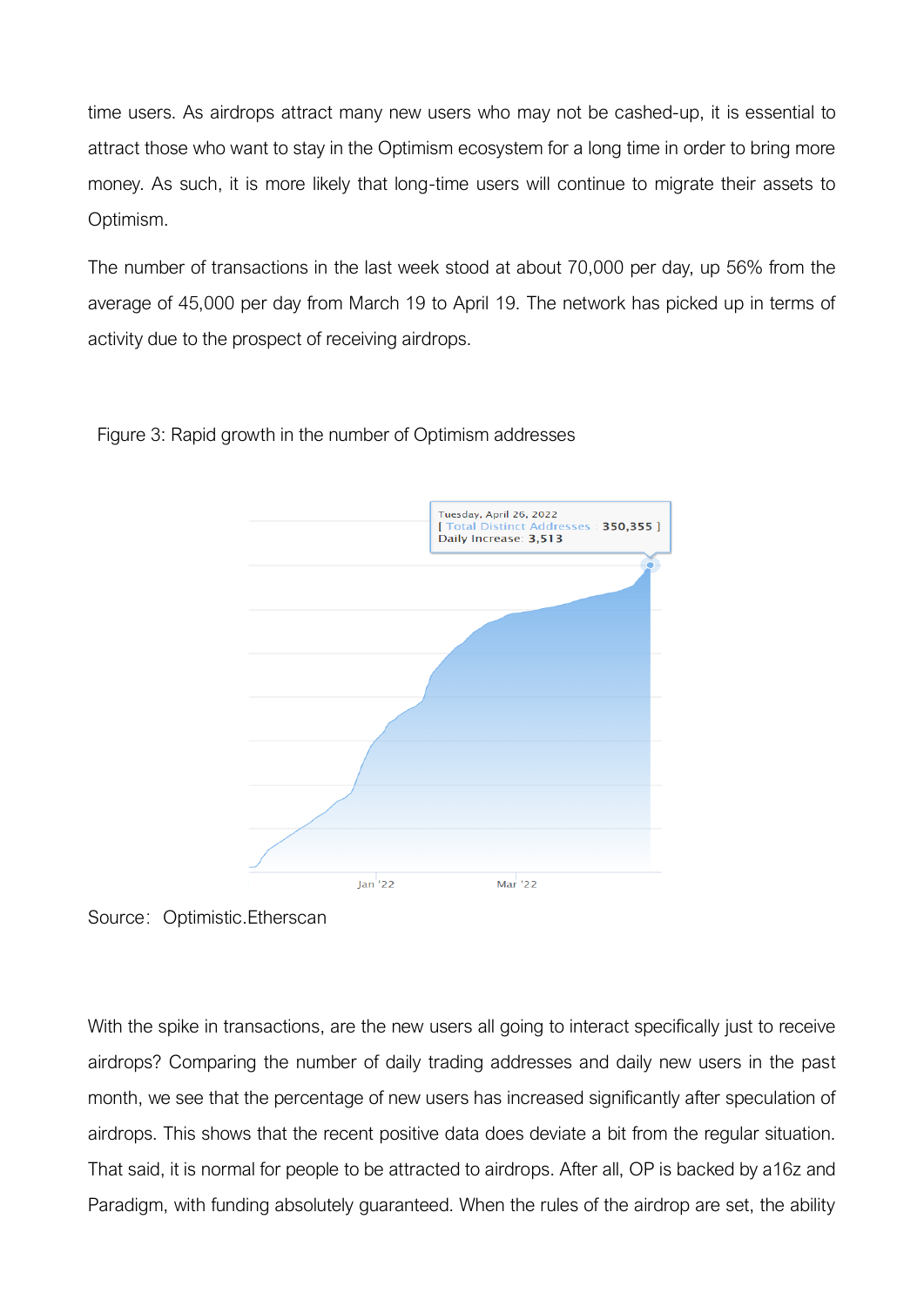to retain users and funds become a major issue for OP. If users can be retained through followup activities and the healthy development of ecological projects, it is possible to write a new chapter of leapfrog development.

| Date                               | 3/29  | 4/5   | 4/12  | 4/19  | 4/26  |
|------------------------------------|-------|-------|-------|-------|-------|
| <b>Transacting Address per Day</b> | 3200  | 2200  | 2400  | 4500  | 9000  |
| <b>Daily First-Time Users</b>      | 540   | 409   | 449   | 1220  | 2490  |
| Percentage of new users            | 16.9% | 18.6% | 18.7% | 27.1% | 27.7% |



Source: Dune Analysis

Can the Optimism network accommodate the massive growth in users and transactions? Would the rapid growth result in higher fees for individual users, or would the fees be amortized across more users?

The answer to the first question is yes. As Optimism has a TPS of just 1.3, far below the theoretical TPS limit of 500 for OP Rollup, OP has the capacity to carry more transactions, easily accommodating a 50-fold increase – not to mention a 50% increase.

The answer to the second question is no. The cost of Optimism consists of two components, with the following formula:

Layer 1 Gas cost = Fee Scalar  $*$  L1 Gas Price  $*$  (Calldata + Fixed Overhead)

Layer 2 Gas cost = L2 Gas Price \* L2 Gas Used

For a single user, the L2 cost depends on the L2 Gas price. As the latter has been stable, this part of the cost has not increased with the growth of throughput. The L1 cost has relatively more influence, but in the last month there has been no change to the Fee Scalar (determined by Optimism itself). There is also no change to the unit price for Calldata, whose volume is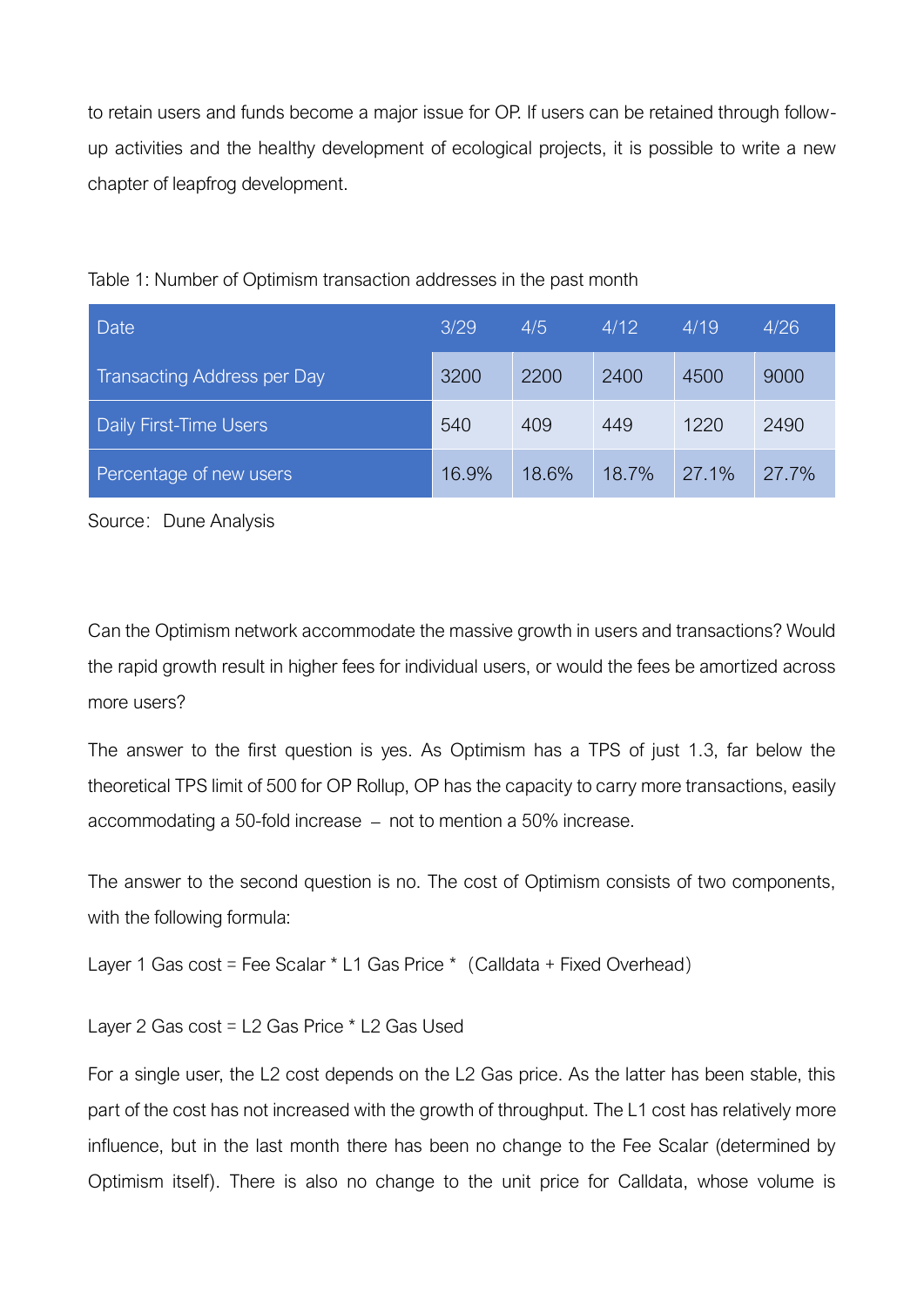proportionate to the number of transactions. The Ethereum Gas Price has not changed much, while Fixed Overhead has not budged. Looking at the relationship between the number of daily transactions and L1 Gas consumption of Optimism in the past month, we find that the L1 Gas consumption per transaction is basically unchanged. This indicates that the current throughput of Optimism is not so high as to trigger congestion in Ethereum, which would result in an increase in Gas Price. It also cannot further amortize the fixed overhead cost of individual users. To further reduce future usage costs, we still need to start by reducing the amount of data uploaded, i.e., from Calldata compression. Optimism has made good progress in tapping this potential on this front, and ideally it can complete this technology update soon. More details can be found in the article, [The Road to Sub-dollar Transactions, Part 2: Compression Edition.](https://medium.com/ethereum-optimism/the-road-to-sub-dollar-transactions-part-2-compression-edition-6bb2890e3e92)

| <b>Date</b>                            | 4/5    | 4/12   | 4/19   | 4/26   |
|----------------------------------------|--------|--------|--------|--------|
| <b>Transactions per Day</b><br>(7D MA) | 49,000 | 51,500 | 43,600 | 70,000 |
| L1 Gas Usde per Day (M, 7D MA)         | 207    | 222    | 191    | 307    |
| L1 Gas Used per Transaction            | 421.7  | 431.9  | 439.0  | 438.6  |

Table 2: Number of daily transactions and daily L1 Gas consumption

Source: Dune Analysis

### **2 Three highlights from the governance announcement**

The following section focuses on governance and the [token economics announcement,](https://community.optimism.io/docs/governance/) with an explanation of some highlights.

# **Highlight 1: Setting up Citizens House to safeguard long-term interests**

Optimism's governance organization consists of two parts, Token House and Citizens House.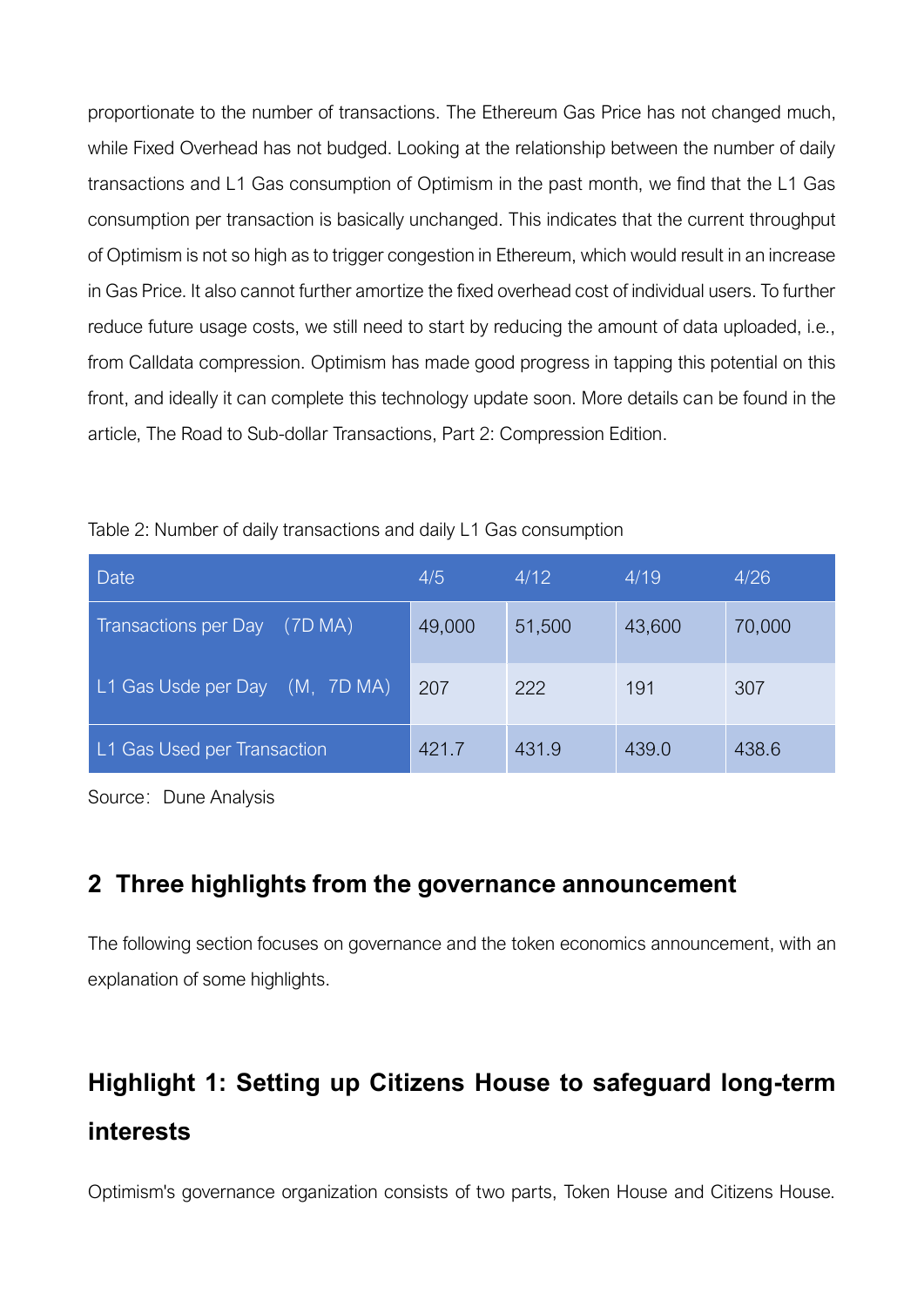The Token House is applicable to token holders, which does not differ much from other projects. Citizens House is a feature consistent with the DAO of the previous Retroactive Public Goods Funding (Retro PGF), which planned and made decisions for the long-term development of the project by selecting a group of dedicated builders proficient in the technology.

Citizens House's primary role is to allocate PGF funds to support projects that can contribute to the OP ecology. These projects either do not yet have a profitability or profit model in the short term or are non-profit in nature. It is consistent with the spirit of long-termism that Optimism has always maintained, and can be structured to ensure the proper functioning of the virtuous circle to be described later. Since the early Citizens may have a technical background, it is more likely there will be some developer tools-type projects funded. This is conducive to attracting more projects to the OP ecology and promoting the long-term development of the ecosystem.







# **Highlight 2: Opening Sequencer and devoting revenue to public goods**

Optimism is a Layer 2 network, which is similar to the Layer 1 blockchain network in that it relies on the sale of block space for profit. While the public chain's block generators are miners,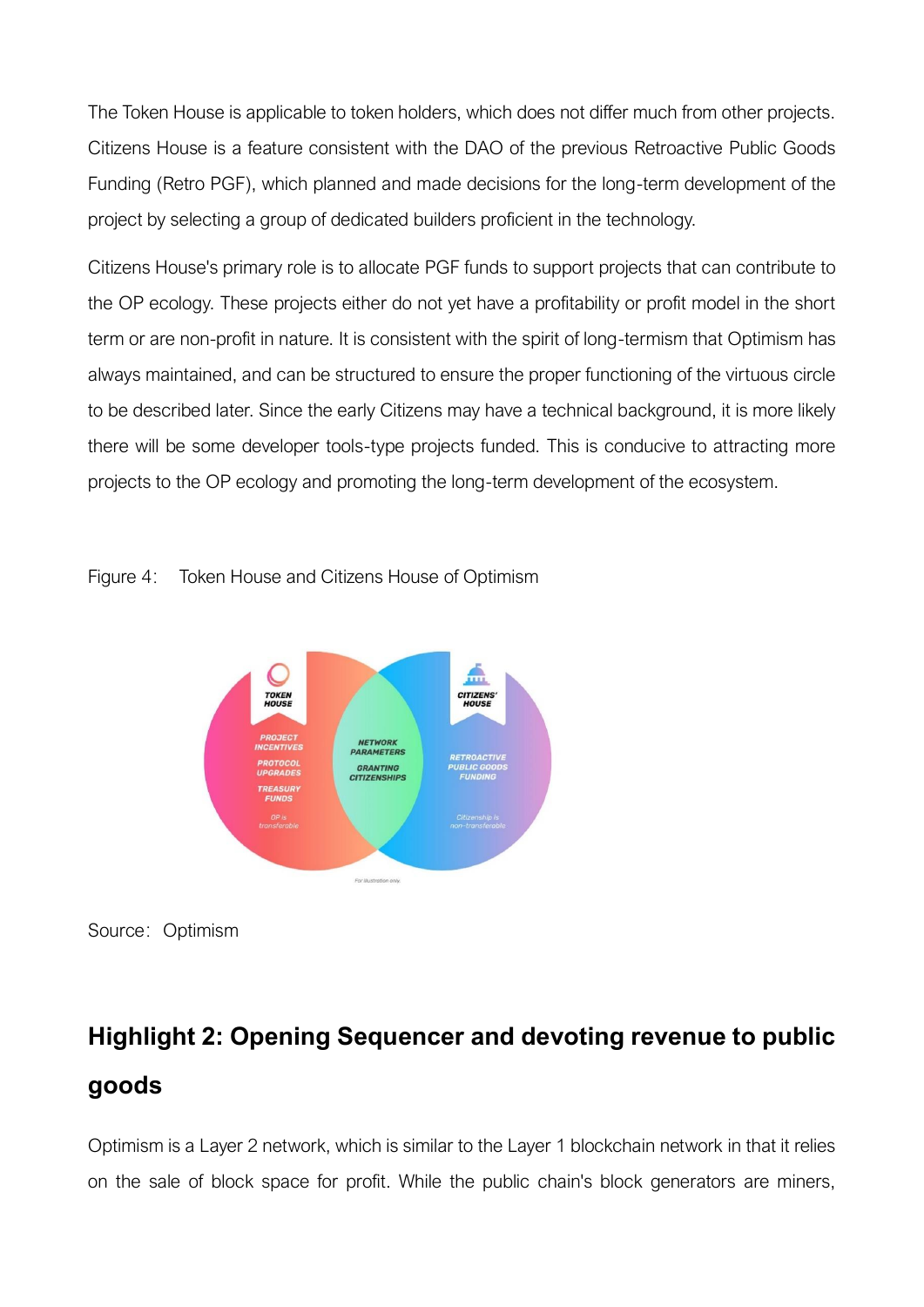Optimism's block generators (for ease of expression, let's use the word block first) are Sequencer, which was previously served by the team itself and whose revenue is distributed by the Optimism Foundation.

The announcement suggests that the future official will sell the right of participating in the decentralized Sequencer network, which is actually an auction of the right to operate the network. On one hand this will increase the decentralization of the network and reduce the probability of a single point of failure. On the other, this is a way to share the revenue rights of the network with the community. The protocol is funded through the sale of the aforementioned participation right, and the Sequencer benefits from the sale of block space. Revenue from Sequencer auctions is primarily used to fund public goods, create ecosystem value and boost demand for block space. It is the decentralized Sequencer that has the largest ownership of the community and could have a significant impact on the industry landscape if it is the first to do so.

Builders receiving PGF funding can be compensated without generating any income, and the early investors who financed them can enjoy an earlier return. Early investments in non-profits, free and open-source software (FOSS) and public service projects then get to exit. With more

security for both builders and investors, more innovation is likely to be generated, promoting more non-profits to thrive and maximizing community benefits. In this way, this creates a virtuous circle.



Figure 5: The virtuous circle of Optimism ecosystem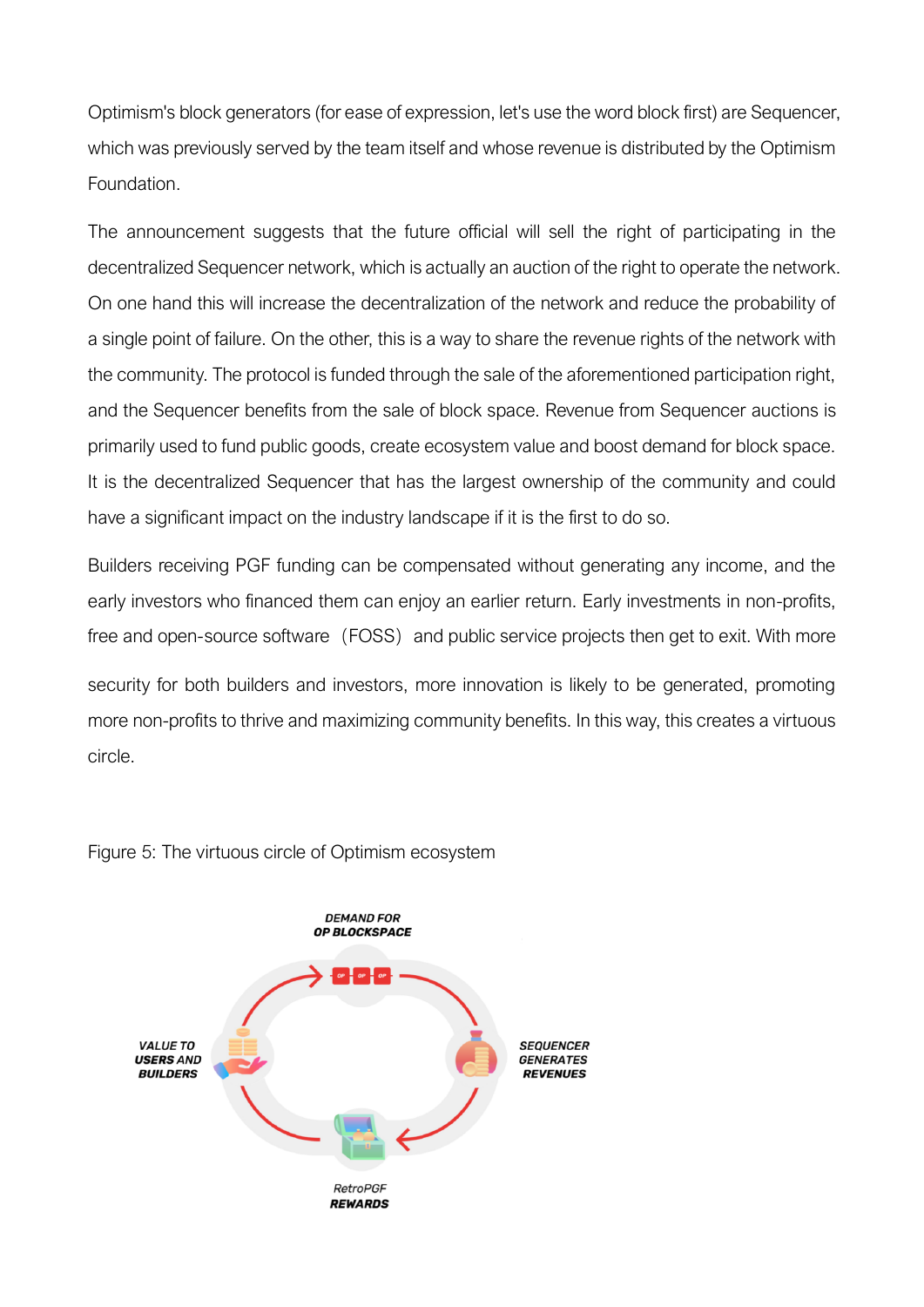# **Highlight 3: Continuously attract users with multiple rounds of airdrops**

This round marks the first airdrop for OP, where 5% of the total circulation will be distributed to 264,000 addresses. According to the announcement, 19% of the tokens will be airdropped, which means 14% more tokens are waiting for users to collect in future. This gives users the opportunity to continue to receive rewards, and those who did not receive the airdrop the first time can still prepare for the next windfall by continuing to use and participate in governance. There are no official rules for subsequent airdrops, and users need to be more actively engaged in the development of the ecosystem to increase their probability of winning a prize. This will help to continually attract users and increase their retention rate.

# **3 The impact of token issuance on the industry**

Rollup is the current main technology route for Layer 2. OP Rollup has gained a lead because of its easy compatibility with EVM, with over 70% of the money in Layer 2.

Over the course of almost a year, OP Rollup has formed four major platforms, namely Arbitrum, Optimism, Boba, and Metis. Prior to this, both Boba and Metis played the role of the "second OP Rollup platform", with their underlying technology coming from Optimism. Both Boba and Metis issued tokens early on and their TVLs expanded rapidly with the token rewards, but both suffered significant retractions in TVLs later. The reason for this is that quality projects have not been cultivated or attracted to the ecosystem. Many established quality projects such as Uniswap, Aave, Curve, etc. were simply not deployed on them. Some native projects rely on liquidity mining to expand rapidly, but lack of continuous innovation or long-term planning led to the outflow of capital and users. With no token issuance, Optimism has become the number two OP Rollup platform after Arbitrum by virtue of its technological strength and project quality over the year.

Being ranked in second place is the lower limit of Optimism. The only one standing in its way is Arbitrum.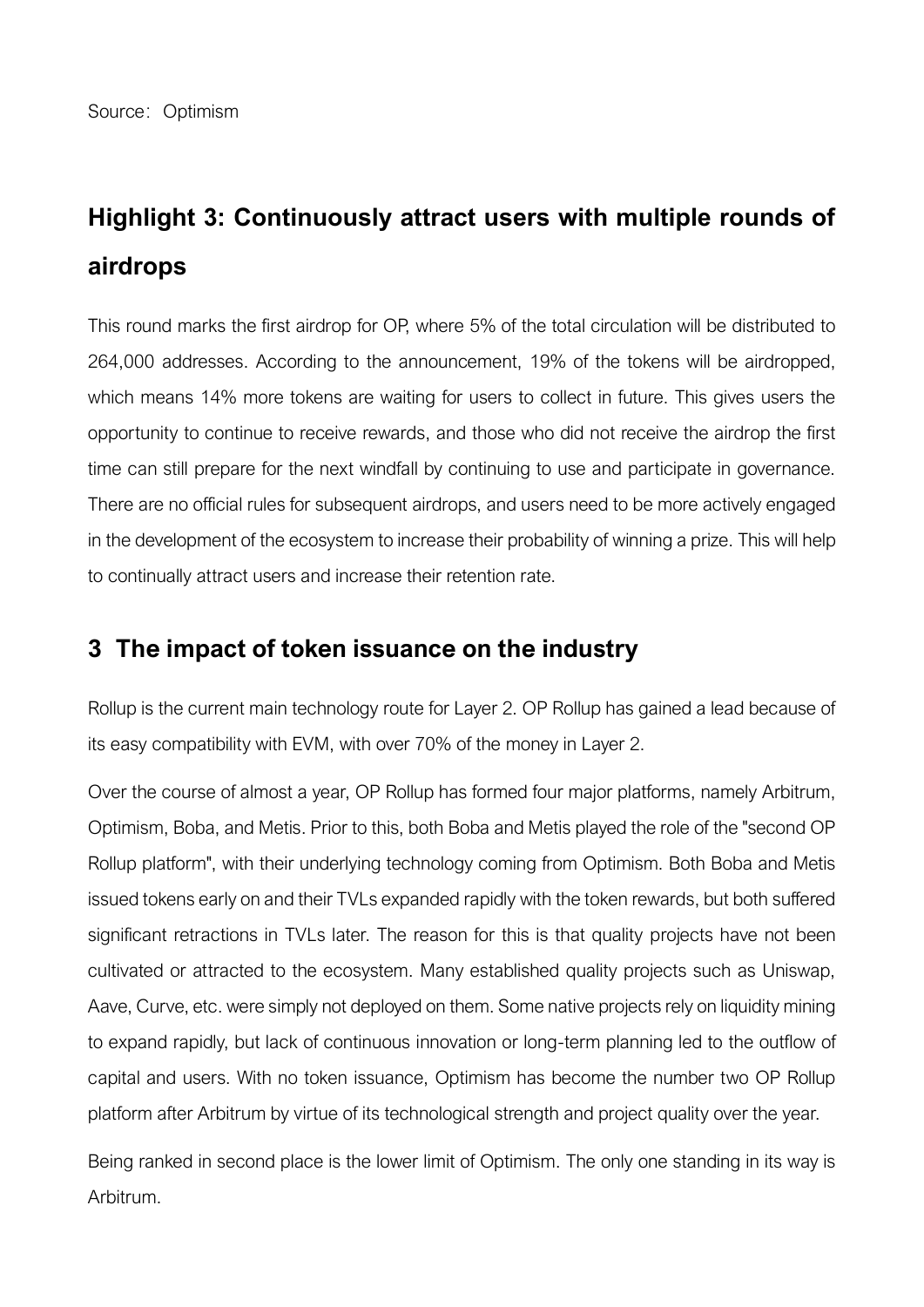Arbitrum took off in September last year and has remained at the top, with its current TVL at \$3.57 B which is more than half of Layer 2's overall TVL. Optimism launched earlier than Arbitrum, but was overtaken later. Several factors contributed to this. This included the fact that OVM was not fully compatible with EVM at the beginning of the launch, which led to a large migration effort. Only projects in the official whitelist could be deployed, which effectively blocked some projects. Lastly, the official support given to projects by Optimism fell short of the level for Arbitrum.

With the successful implementation of OVM 2.0 (October 2021), the repeal of the whitelist scheme (December 2021), plus issuance of tokens, various funds and PGF, the causes for Optimism's lag no longer exist and it is time for launch a counter-attack.

Optimism has a disadvantage over Arbitrum in terms of the ease of exchange deposits and withdrawals. Most of the mainstream exchanges support direct deposits and withdrawals on the Arbitrum network, while only a few mainstream exchanges such as Huobi support the same on the Optimism network. If we can quickly keep pace with our rivals in this area, there will be one less disadvantage.

The remaining question is how to build the ecosystem. After all, it is the projects within the ecosystem that can attract funds and users in the long run. With airdrops, token distribution and rewards, the number of eco-projects will certainly surge. Given that the OP ecosystem already has a number of long-proven infrastructure-type projects, it is more likely that we will see more emerging quality projects in this environment. The possibility of overtaking Arbitrum as the number one OP Rollup platform is also within reach.

Here's a comparison of the two numbers to see how difficult it would be for Optimism to become number one.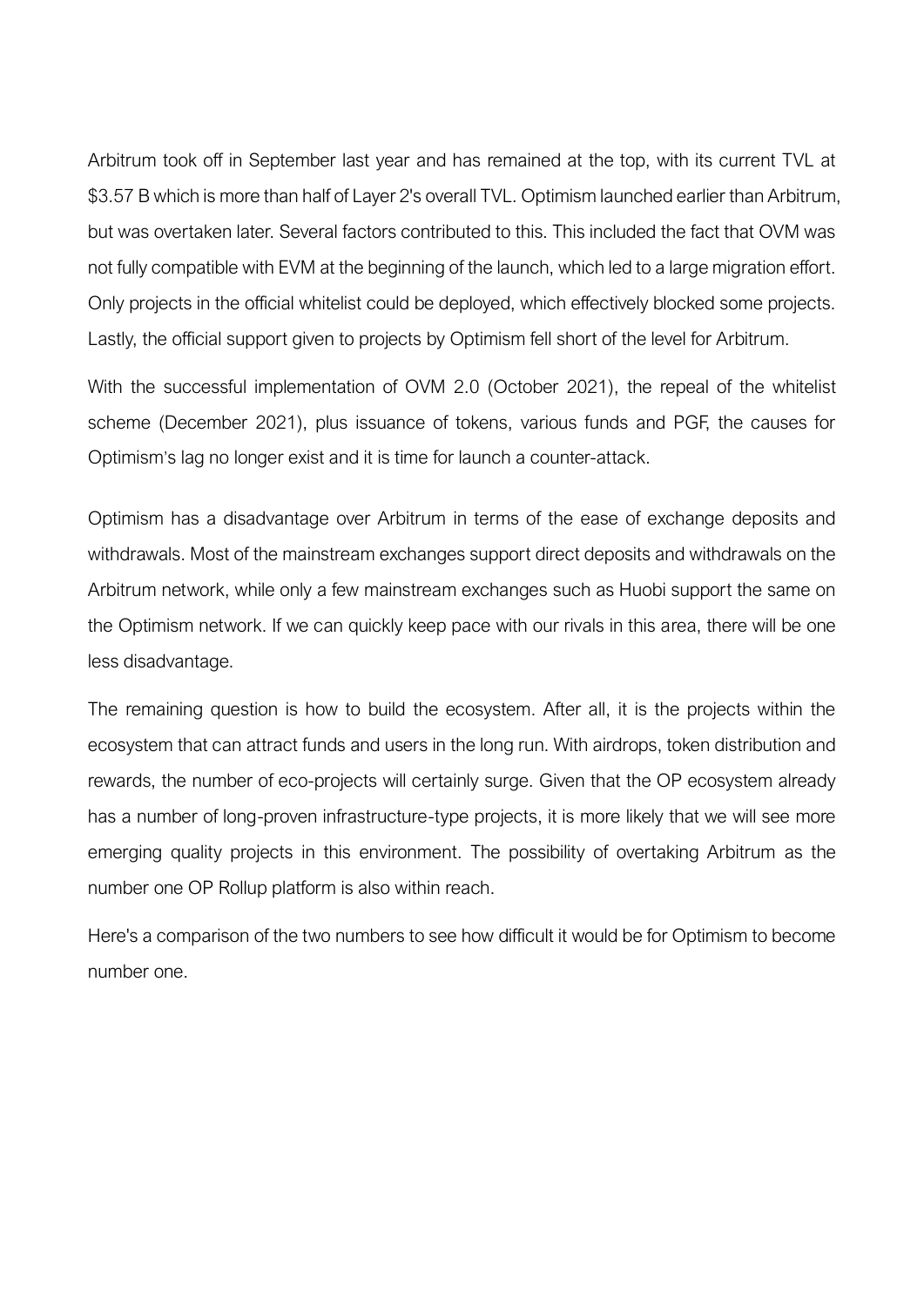|          | $TVL$ (M) | <b>Protocols</b> | Unique<br>Addresses | Transactions per<br>Day $(K)$ |
|----------|-----------|------------------|---------------------|-------------------------------|
| Arbitrum | 3570      | 76               | 537                 | 73.6                          |
| Optimism | 662       | 33               | 350                 | 70                            |
|          | 18.54%    | 43.42%           | 65.18%              | 95.11%                        |

### Table 3: Comparison of the statistics of Arbitrum and Optimism

Source: L2Beat, DefiLlama, Arbiscan, Optimistic.Etherscan

The OP network has become more active due to the stimulation effect of airdrops. The difference in the number of daily transactions between the two has narrowed, and this metric is the easiest to see results in the short term. OP still lags substantially in all remaining metrics, especially in terms of TVL. Will issuing tokens help Optimism close the gap with Arbitrum's TVL over time?

Let's do a rough calculation. First, since the OP token itself has value, it will bring some money to the network. After 3 months, OP token circulation has a total of 5% of the first airdrop + 6.25% of the remaining 25% of tokens released linearly, for a total of 11.25%. Using the analogous examples of Boba and Metis, which are similar projects, the fully diluted market value of OP is calculated based on the equal TVL/FDV of similar products. Further, considering that OP is technically strong and backed by top capital, the valuation may be higher. The FDV in the table may be 20% higher again, and the total market cap of OP may reach US\$2 billion. This means there will be US\$225 million worth of OP tokens generated after 3 months.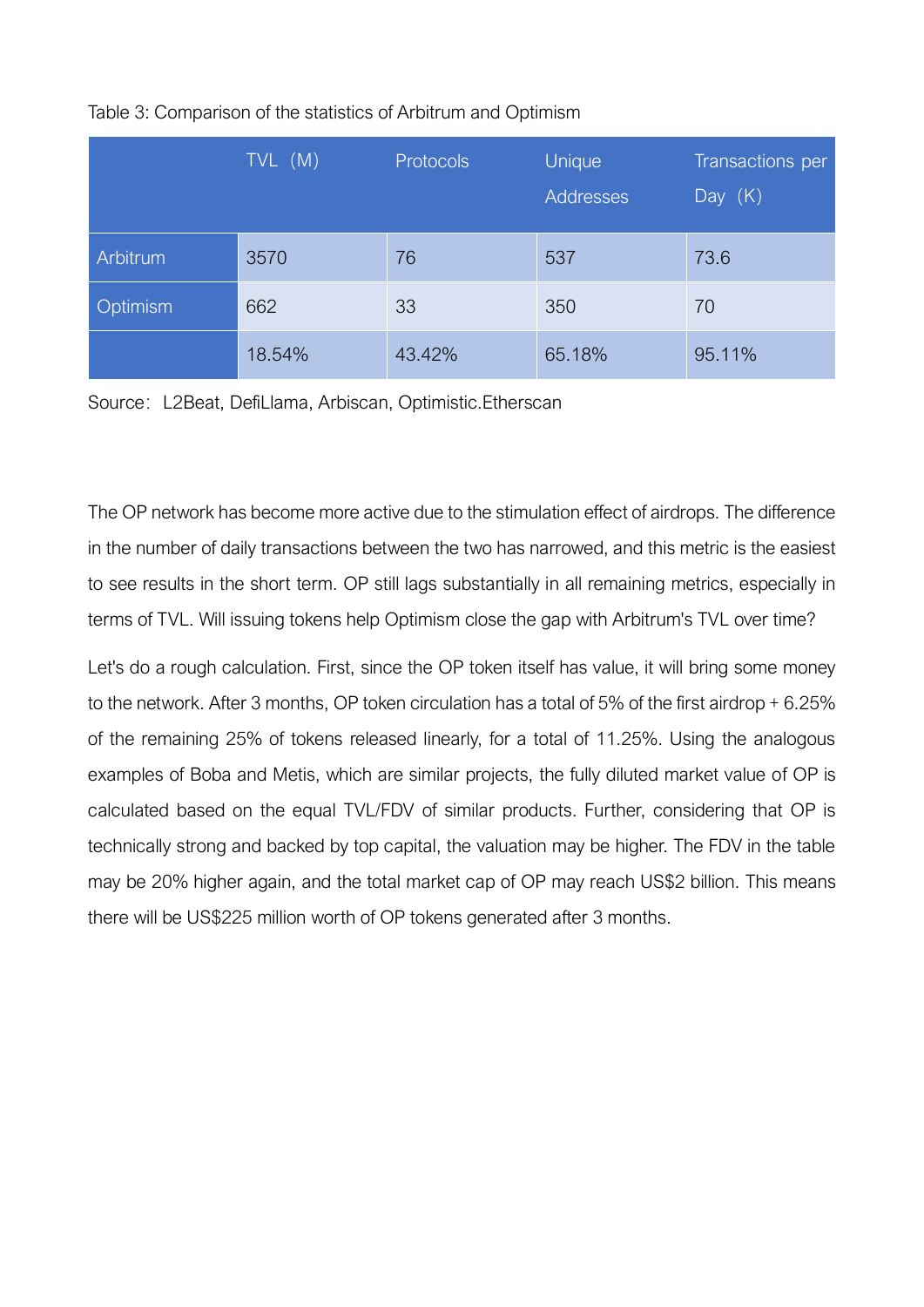### Table 4: Valuation Analogues for OP Rollup

|              | TVL (M) | FDV (M) |
|--------------|---------|---------|
| OP           | 662     | 1700    |
| <b>BOBA</b>  | 157     | 550     |
| <b>METIS</b> | 288     | 590     |



If the decentralized Sequencer is implemented and the auction is done by pledging OP tokens (similar to the slot auction of Polka), this will stimulate demand for OP tokens. If Gas on Optimism can be settled in OP and an EIP-1559 mechanism is introduced to burn tokens, the demand for tokens will become even stronger. These factors have the potential to raise the OP token price, with the token price estimated to double to reach a valuation of 450 million.

Further considerations are that officials may attract more project deployments through incentives, which in turn will bring in more users and funding. The above amount could be doubled again, which would give us an additional 900 million in funding. Based on this calculation, Optimism's TVL would be 1.56 billion, still only half of Arbitrum's, and a far cry from pole position.

However, this estimate is based on Optimism's current TVL. An increase in its TVL will drive up valuation i.e. the token price; and a higher token price will lift the valuation of OP assets which would in turn boost the TVL. With such a "Davis Double Play", it is not impossible for Optimism to become the forerunner.

The Battle Royale has kicked off. No matter who comes out on top in the end, users will be able to enjoy cheaper services and more applications, and Layer 2 will also soar in popularity.

The industry's competitive dynamics may change once more when Optimism and the other three teams issue their respective coins. Beyond observing on the sidelines, we can participate and experience more of the action, and be ready to receive additional airdrops.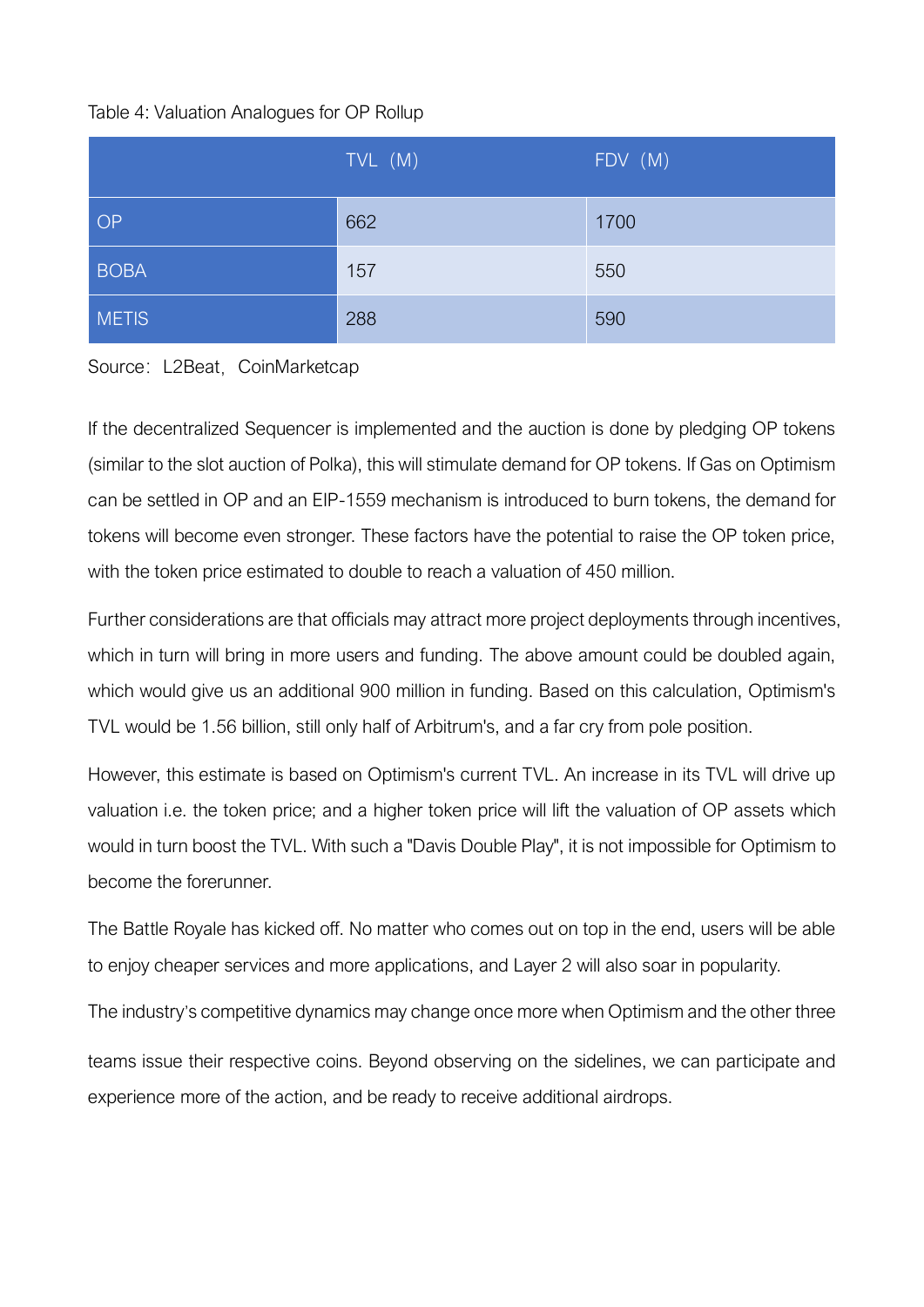## **4 How to receive the OP follow-up airdrops?**

For those who didn't get the first OP airdrop, the pressing questions must be how they can get the second airdrop. This author will give some tips by taking a wild guess based on the rules of this airdrop. Note this section should not be construed as trading advice.

The first airdrop rewarded 2 types of users: early and active users of Optimism, and loyal users of Ethereum. The next airdrop may not reward early users again, and general users are not able to become multi-signers easily, so these two criteria have little reference value.

According to the official definition, repeated use of Optimism means being active, and the standard is to use the app on the platform 4 weeks in a year. In the future, you need to just interact with the app on the platform once a week, or even once a month, which is a criterion that is easy to meet. Optimism has an average gas fee of \$1 or less, which makes the cost not too high. You can follow discussions on the official Twitter feed, keep track of what projects are funded, and go try out that project.

With users encouraged to participate in community governance, OP holders can vote more, and it is expected that DAO participants will definitely be rewarded in the future.

Rewarding Gitcoin donors is in line with Optimism's value of focusing on early-stage projects, and the OP ecosystem can target events that fund early-stage projects with a small donation if there is one. There is no reason to reward others without rewarding themselves first.

The last one rewards users who have used Layer 2 or other public chains, but did not leave Ethereum completely. It rewards users who are willing to explore and yet value their early relationship with Ethereum. It is unclear if this reward will still be available in the future, but this criterion may be disregarded as it is almost impossible for users to change their behavior to meet it.

The criteria would likely be different from the previous ones, and some new plus points might be added. Users will still need to see and use more, and if they can get some more transactional gains in the process of interaction or find a promising new project, that would be even better.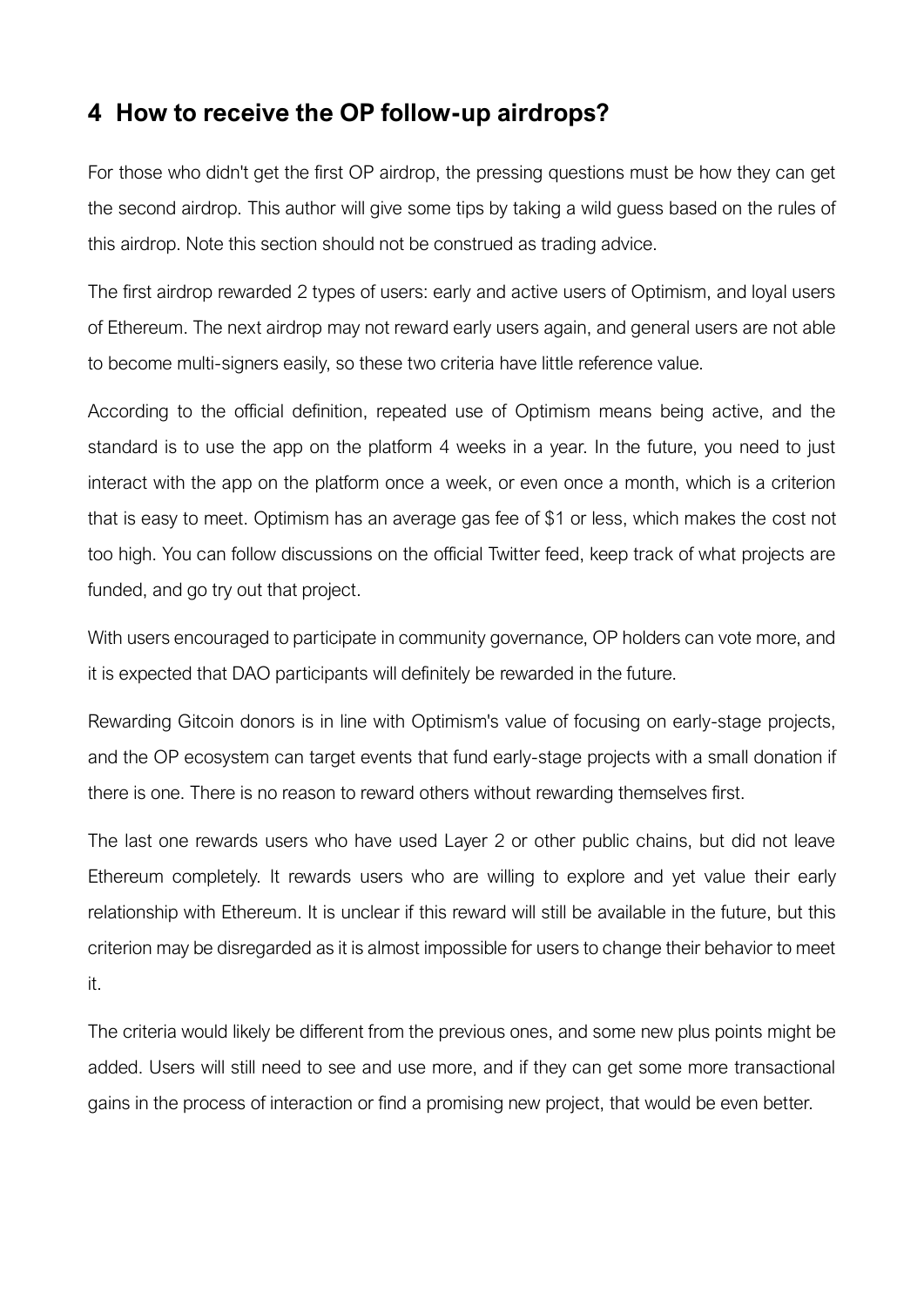# **Disclaimer**

*1. The author of this report and his organization do not have any relationship that affects the objectivity, independence, and fairness of the report with other third parties involved in this report.*

*2. The content of the report is for reference only, and the facts and opinions in the report do not constitute business, investment and other related recommendations. The author does not assume any responsibility for the losses caused by the use of the contents of this report, unless clearly stipulated by laws and regulations. Readers should not only make business and investment decisions based on this report, nor should they lose their ability to make independent judgments based on this report.*

*3. The information, opinions and inferences contained in this report only reflect the judgments of the researchers on the date of finalizing this report. In the future, based on industry changes and data and information updates, there is the possibility of updates of opinions and judgments.*

*4. The copyright of this report is only owned by Huobi Blockchain Research Institute. If you need to quote the content of this report, please indicate the source. If you need a large amount of reference, please inform in advance (see "About Huobi Blockchain Research Institute" for contact information), and use it within the allowed scope. Under no circumstances shall this report be quoted, deleted or modified contrary to the original intent.*

*5. The copyright of this report is only owned by Huobi Blockchain Research Institute. If you need to quote the*  content of this report, please indicate the source. If you need a large amount of reference, please inform in *advance (see "About Huobi Blockchain Research Institute" for contact information), and use it within the allowed scope. Under no circumstances shall this report be quoted, deleted or modified contrary to the original intent.*